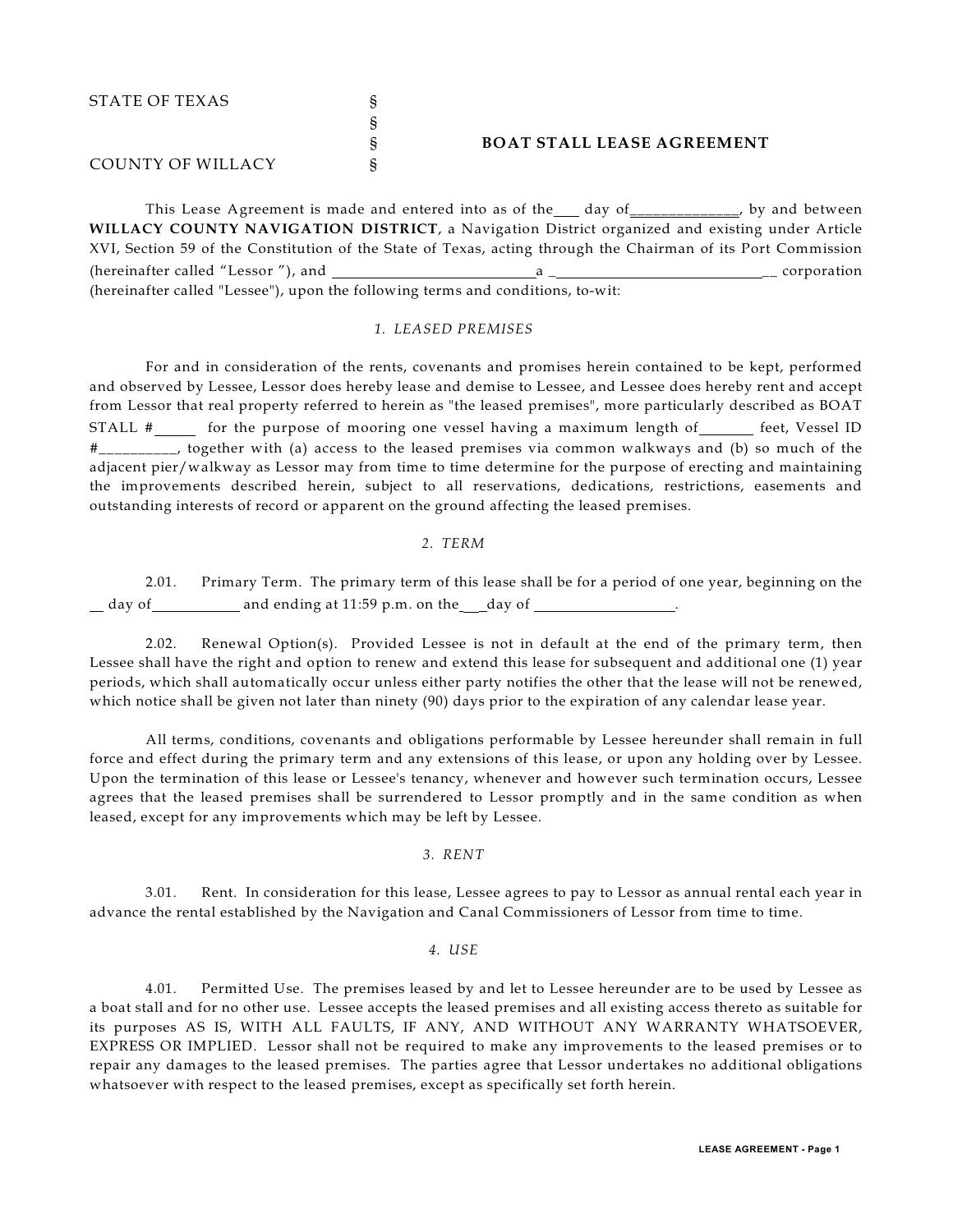4.02. Prohibited Use. Lessor will not (a) use, occupy or permit the use or occupancy of the leased premises for any purpose or in any manner which is or may be directly or indirectly, (i) inconsistent with the permitted use set forth above, (ii) in violating of any law or regulation, as referred to herein, (iii) dangerous to life or property or a public or private nuisance, (iv) disruptive to the activities of any other tenant or occupant of property adjacent to or near the leased premises; (b) commit or permit to remain any waste to the leased premises; or (c) commit or permit to be committed any act or circumstance on or about the leased premises which would or might justify any insurance carrier in cancelling or adjusting the rates of any insurance policies maintained by Lessor or Lessee and covering the leased premises.

4.03. Hazardous Materials. Lessee shall not cause or permit any hazardous materials to be generated, treated, stored on or about the leased premises or transferred to the leased premises in contravention of Lessor's tariffs or any other legal requirement. The term "hazardous materials" shall mean any flammables, explosives, radioactive materials, hazardous waste, toxic substances or related materials, including substances defined as "hazardous substances," "hazardous materials," "toxic substances" or "solid waste" in the Comprehensive Environmental Response, Compensation and Liability Act of 1980, as amended, 42 U.S.C. Sec. 9601, et. seq.; the Hazardous Materials Transportation Act, 49 U.S.C. Sec. 1801, et. seq.; the Resources Conservation and Recovery Act, 42 U.S.C. Sec. 6901, et. seq.; the Toxic Substance Control Act, as amended, 15 U.S.C. 2601 et. seq.; Lessor's Tariff; the Texas Health and Safety Code; or any other legal requirement.

# *5. INDEMNITY AND INSURANCE*

5.01. Indemnity. In consideration for this lease, Lessee agrees to indemnify and hold and save Lessor harmless from any and all liabilities, costs, demands, claims and expenses, including reasonable attorney's fees and court costs incurred by Lessor in connection with Lessee's use or occupancy of the leased premises, whether as a result of a claim or demand by any third party, or as a result of the expenditure of monies by Lessor in order to cure any default by Lessee. The parties expressly acknowledge and agree that Lessee shall be responsible for and shall reimburse Lessor for any and all damage to Lessor's property caused by any person, firm or corporation, invitee or independent contractor who may use or occupy the leased premises or come upon or around Lessor's facilities at the invitation or request of Lessee or in connection with any agreement or contract with Lessee. Before any claim is made by Lessor upon Lessee under this indemnity agreement, Lessor shall first notify Lessee in writing, and in the case of a claim being made upon Lessor by a third party, Lessee shall be afforded the opportunity to defend or compromise such claim.

5.02. Lessor's Exculpation. Lessor shall have no responsibility or liability to Lessee, or to Lessee's officers, directors, shareholders, partners, employees, agents, contractors or invitees, for bodily injury, death, property damage, business interruption, loss of profits, loss of trade secrets or other direct or consequential damages occasioned by (a) Force Majeure, (b) vandalism, theft, burglary and other criminal acts (other than those committed by Lessor and its employees) or (c) the repair, replacement, maintenance, damage, destruction or relocation of the leased premises.

### *6. MAINTENANCE AND COSTS*

6.01. Utilities. In addition to the rent provided herein, Lessee shall pay to Lessor Lessee's prorata share of the cost of electricity to the leased premises, as determined by Lessor in a manner deemed reasonable by Lessor. Such payments shall be made promptly upon receipt by Lessee of Lessor's invoice. Lessor shall, to the extent Lessor is able to do so, provide water to the leased premises at no cost to Lessee.

6.02. Maintenance. Lessor assumes no responsibility for the maintenance of the leased premises, but rather, Lessee covenants and agrees to at all times maintain the leased premises in a clean and orderly condition and keep the same free of any nuisance. In this connection, Lessee shall keep any and all improvements upon the leased premises in a good state of repair, shall keep the same free of litter and debris, and shall comply with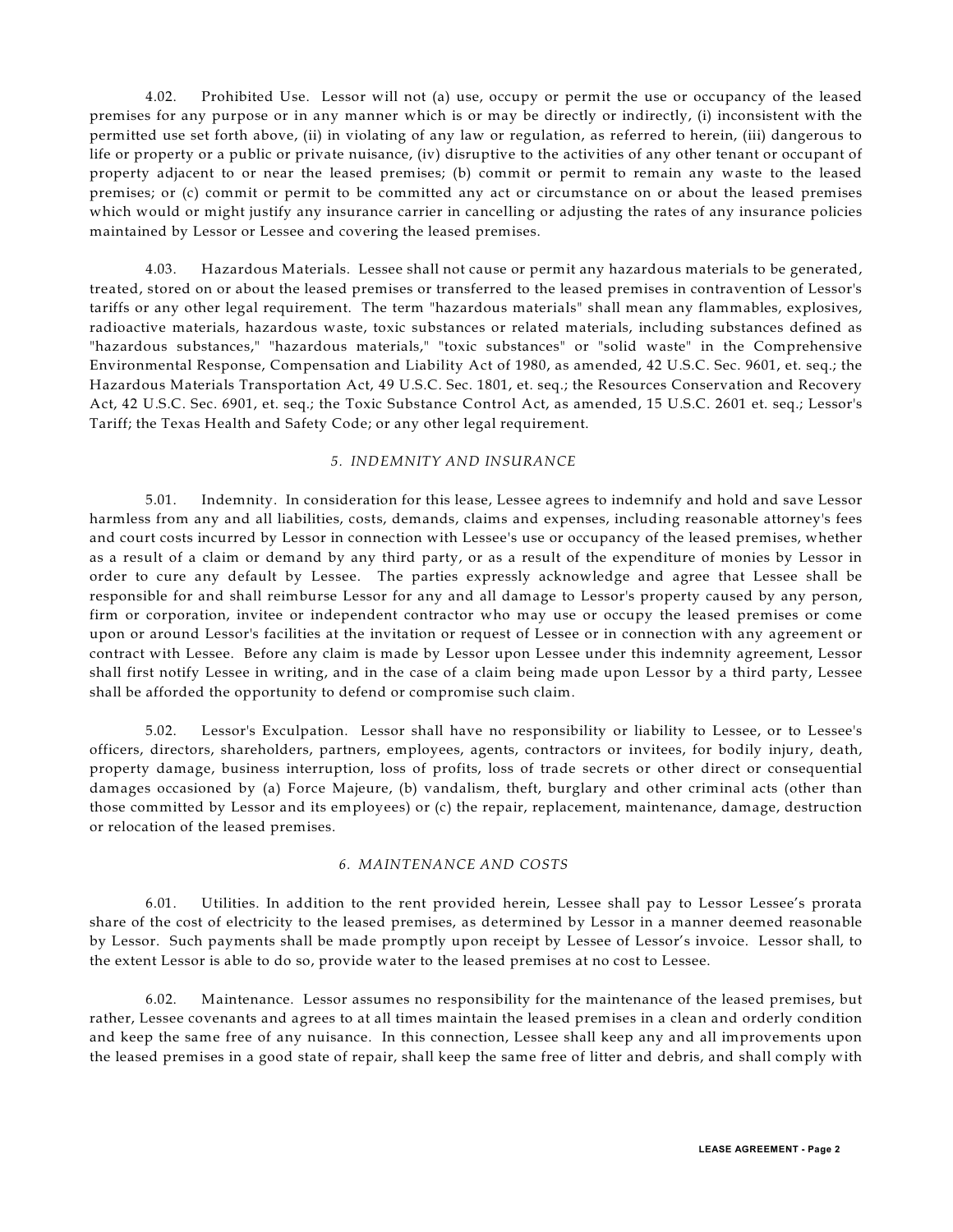all reasonable rules, regulations or requests made or promulgated by Lessor for the orderly operation of the Willacy County Navigation District in the interests of Lessor, Lessor's other tenants and the general public.

# *7. IMPROVEMENTS*

7.01. Construction of Improvements. Lessee shall have the right to at any time and from time to time during the term of this lease, at its own expense, erect, maintain, alter, replace, storage boxes adjacent to the leased premises, subject to Lessor's approval of the plans and specifications. Lessor shall have the right to, from time to time, require removal, alteration or reconstruction of such storage boxes if in Lessor's absolute discretion, it is in Lessor's best interests to do so.

7.02. Removal of Improvements. Upon termination of this lease, Lessee shall not have the right to remove any improvements. The parties agree that if Lessor permits Lessee to remove any such improvements, then Lessee will restore the surface of the leased premises free of all obstacles, slabs, stakes, blocks, lines and other debris. All property left upon the leased premises upon the termination of Lessee's tenancy shall become the property of Lessor.

7.03. Reservation of Easements by Lessor. Lessor reserves the right to have rights-of-way and easements on, over and across said leased premises (a) for water lines, pipelines, power lines, telegraph and telephone lines or similar items or (b) for the purpose of repair and/or maintenance of Lessor's piers and docks.

## *8. COMPLIANCE WITH LAW*

Lessee shall be responsible for compliance with any and all codes, ordinances, statutes, regulations or laws of any nature whatsoever promulgated by any governmental subdivision or agency which may exercise jurisdiction or regulatory control over or affecting the leased premises, and Lessee covenants and agrees to comply with such laws.

# *9. CASUALTY LOSS*

9.01. Obligation to Restore.

(a) If the leased premises are wholly destroyed by any casualty, or are so damaged or destroyed that, in Lessor's good faith judgment reasonably exercised that it would be uneconomic to cause the same to be restored, then Lessor shall not be obligated to restore such improvements and this lease shall terminate.

(b) All insurance proceeds arising from policies maintained by Lessor for the damages arising from such casualty shall be distributed and paid directly to Lessor.

9.02. Notice of Damage. Lessee shall immediately notify Lessor of any destruction of or damage to the leased premises.

# *10. SECURITY INTEREST*

As security for Lessee's payment of rent and performance of all of its other obligations under this lease, Lessee hereby grants to Lessor a lien on and security interest in all property of Lessee now or hereafter placed in, added to or constituting a part of the leased premises. This Article 10 shall constitute a security agreement under the Uniform Commercial Code of the State of Texas, and Lessor, as secured party, shall be entitled to all of the rights, remedies and recourses afforded to a secured party under such Uniform Commercial Code, which rights, remedies and recourses shall be cumulative of all other rights, remedies, recourses, liens and security interests afforded Lessor by law, equity or this lease. Lessee appoints Lessor as Lessee's attorney in fact to execute and file such financing statements as Lessor may require.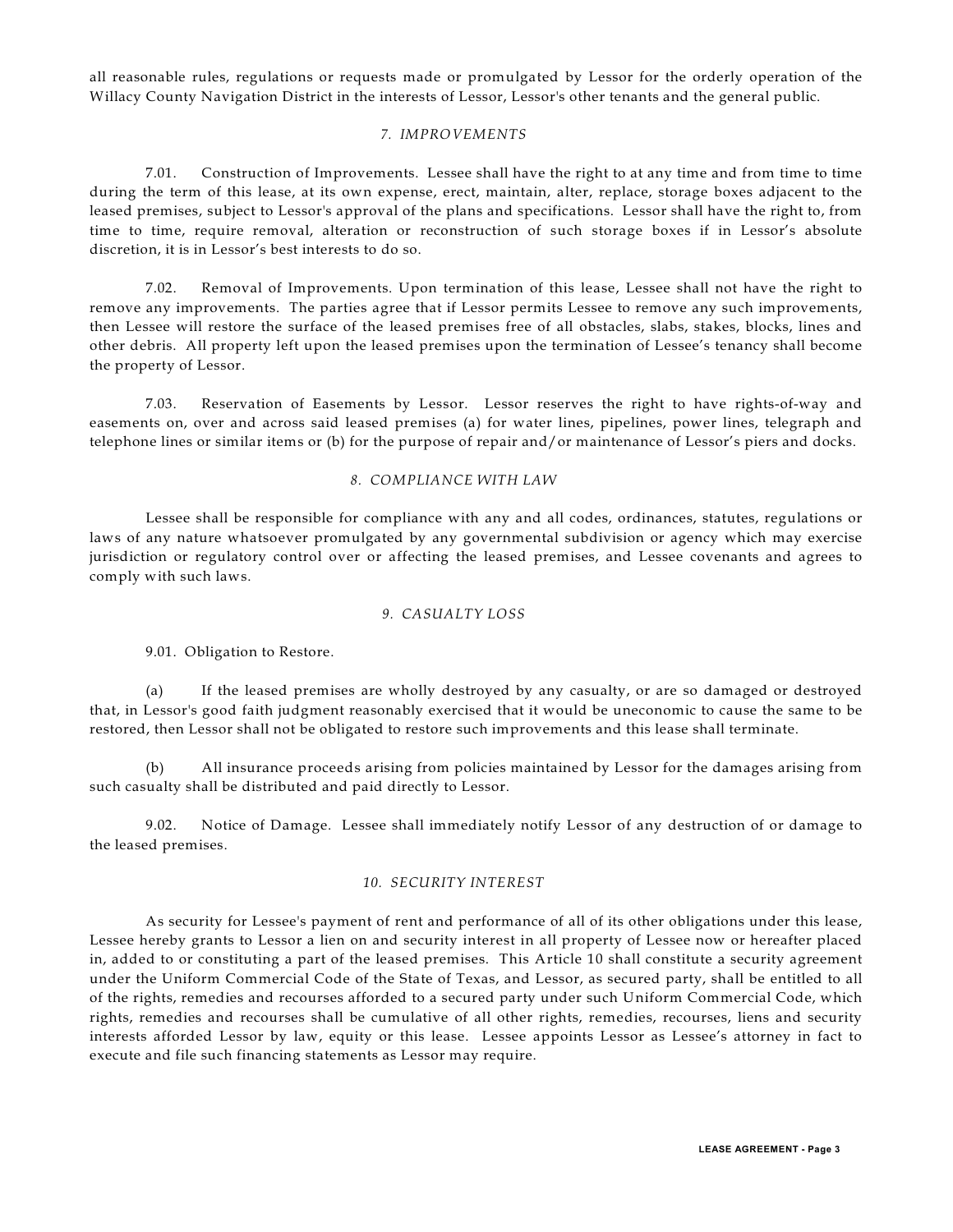# *11. DEFAULT BY LESSEE*

11.01. Events of Default. Each of the following occurrences shall constitute an event of default by Lessee under this lease:

- (a) The failure of Lessee to pay rent as and when due hereunder and the continuance of such failure for a period of five days thereafter;
- (b) The failure of Lessee to perform, comply with or observe any other agreement, obligation or undertaking of Lessee, or any other term, condition or provision, in this lease, and the continuance of such failure for a period of 10 days after written notice from Lessor to Lessee specifying the failure;
- (c) The filing of a petition by or against Lessee (the term "Lessee" meaning, for the purpose of this clause (c), shall include any guarantor) (i) in any bankruptcy or other insolvency proceeding, (ii) seeking any relief under the Code or any similar debtor relief law, (iii) for the appointment of a liquidator or receiver for all or substantially all of Lessee's property or for Lessee's interest in this lease or (iv) to reorganize or modify Lessee's capital structure;
- (d) The admission by Lessee in writing that it cannot meet its obligations as they become due or the making by Lessee (or any guarantor) of an assignment for the benefit of its creditors.

11.02. Remedies of Lessor. Upon any event of default, Lessor may, at Lessor's option and in addition to all other rights, remedies and recourses afforded Lessor hereunder or by law or equity, do any one or more of the following:

- (a) Terminate this lease by the giving of written notice to Lessee, in which event Lessee shall pay to Lessor upon demand the sum of (i) all rent and other amounts accrued hereunder to the date of termination, and (ii) damages in an amount equal to (A) the total rent that Lessee would have been required to pay for the remainder of the term discounted to present value at a discount rate reasonably designated by Lessor minus (B) the then present fair rental value of the leased premises for such period.
- (b) Terminate Lessee's right to possession of the leased premises without terminating this lease by the giving of written notice to Lessee, in which event Lessee shall pay to Lessor upon demand (i) all rent and other amounts accrued hereunder to the date of termination of possession, and (ii) all rent and other sums required hereunder to be paid by Lessee during the remainder of the term, diminished by any net sums thereafter received by Lessor through reletting the leased premises during said period. Reentry by Lessor in the leased premises will not affect the obligations of Lessee hereunder for the unexpired term. Lessor may bring action against Lessee to collect amounts due by Lessee on one or more occasions, without the necessity of Lessor's waiting until expiration of the term.
- (c) Alter or remove any and all locks and other security devices at the leased premises.

11.03. Payment by Lessee. Upon any event of default, Lessee shall also pay to Lessor all costs and expenses incurred by Lessor, including court costs and reasonable attorneys' fees, in (a) retaking or otherwise obtaining possession of the leased premises, (b) removing and storing Lessee's or any other occupant's property, (c) repairing, restoring, altering, remodeling or otherwise putting the leased premises into its original condition, (d) reletting all or any part of the leased premises, (e) paying or performing the underlying obligation which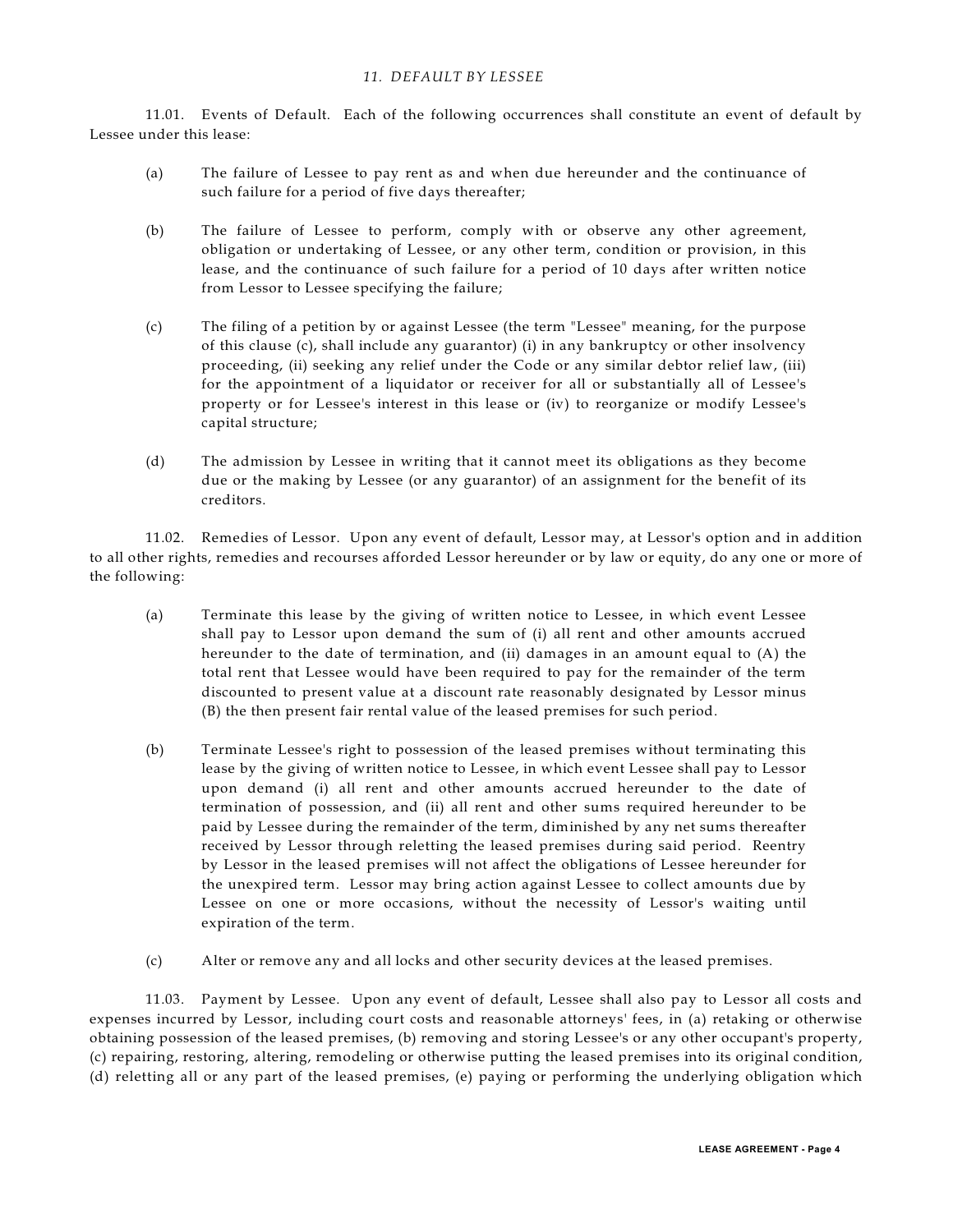Lessee failed to pay or perform and (f) enforcing any of Lessor's rights, remedies or recourses arising as a consequence of the event of default.

11.04. Reletting. Upon termination of this lease or upon termination of Lessee's right to possession of the leased premises, Lessor may, but shall not be obligated to, attempt to relet the leased premises. If Lessor does elect to relet, Lessor may relet such portion of the leased premises, for such period, to such Lessee, and for such use and purpose as Lessor, in the exercise of its sole discretion, may choose. Lessee shall not be entitled to the excess of any rent obtained by reletting over the rent herein reserved.

11.05. Lessor's Right to Pay or Perform. If Lessee fails to perform or observe any of its covenants, agreements, or obligations hereunder for a period of 10 days after notice of such failure is given by Lessor, then in addition to all other rights of Lessor provided herein Lessor shall have the right, but not the obligation, at its sole election (but not as its exclusive remedy), to perform or observe the covenants, agreements, or obligations which are asserted to have not been performed or observed at the expense of Lessee and to recover all costs or expenses incurred in connection therewith as rent hereunder by submitting an invoice therefor to Lessee. Any performance or observance by Lessor pursuant to this Section 11.05 shall not constitute a waiver of Lessee's failure to perform or observe.

11.06. Injunctive Relief; Remedies Cumulative. Lessor may restrain or enjoin any event of default or threatened event of default by Lessee hereunder without the necessity of proving the inadequacy of any legal remedy or irreparable harm. The rights, remedies and recourses of Lessor for an event of default shall be cumulative and no right, remedy or recourse of Lessor, whether exercised by Lessor or not, shall be deemed to be in exclusion of any other.

11.07. No Waiver; No Implied Surrender. Provisions of this lease may not be waived orally or impliedly, but only by the party entitled to the benefit of the provision evidencing the waiver in writing. Thus, neither the acceptance of rent by Lessor following an event of default (whether known to Lessor or not), nor any other custom or practice followed in connection with this lease, shall constitute a waiver by Lessor of such event of default or any other event of default. Further, the failure by Lessor to complain of any action or inaction by Lessee, or to assert that any action or inaction by Lessee constitutes (or would constitute, with the giving of notice and the passage of time) an event of default, regardless of how long such failure continues, shall not extinguish, waive or in any way diminish the rights, remedies and recourses of Lessor with respect to such action or inaction. No waiver by Lessor of any provision of this lease or of any breach by Lessee of any obligation of Lessee hereunder shall be deemed to be a waiver of any other provision hereof, or of any subsequent breach by Lessee of the same or any other provision hereof. Lessor's consent to any act by Lessee requiring Lessor's consent shall not be deemed to render unnecessary the obtaining of Lessor's consent to any subsequent act of Lessee. No act or omission by Lessor (other than Lessor's execution of a document acknowledging such surrender) or Lessor's agents, including the delivery of the keys to the leased premises, shall constitute an acceptance of a surrender of the leased premises.

11.08. Defaults by Lessor. Lessor shall not be in default under this lease, and Lessee shall not be entitled to exercise any right, remedy or recourse against Lessor or otherwise as a consequence of any alleged default by Lessor under this lease, unless and until Lessor fails to perform any of its obligations hereunder and said failure continues for a period of 90 days after Lessee gives Lessor written notice thereof specifying, with reasonable particularity, the nature of Lessor's failure; provided, however, that if the failure cannot reasonably be cured within the 90 day time period, Lessor shall not be in default hereunder if Lessor commences to cure the failure within the 90 days and thereafter pursues the curing of same diligently to completion. If Lessor in curing its default hereunder is required to advertise for public bids for the work to complete such cure, then Lessor shall be deemed to have commenced such cure upon commencement of preparation of specifications to be used in advertising such public bids. If Lessor defaults under this lease and, as a consequence of the default, Lessee recovers a money judgment against Lessor, the judgment shall be satisfied only out of, and Lessor hereby agrees to look solely to, the interest of Lessor in the leased premises as the same may then be encumbered, and Lessor shall not be liable for any deficiency. In no event shall Lessee have the right to levy execution against any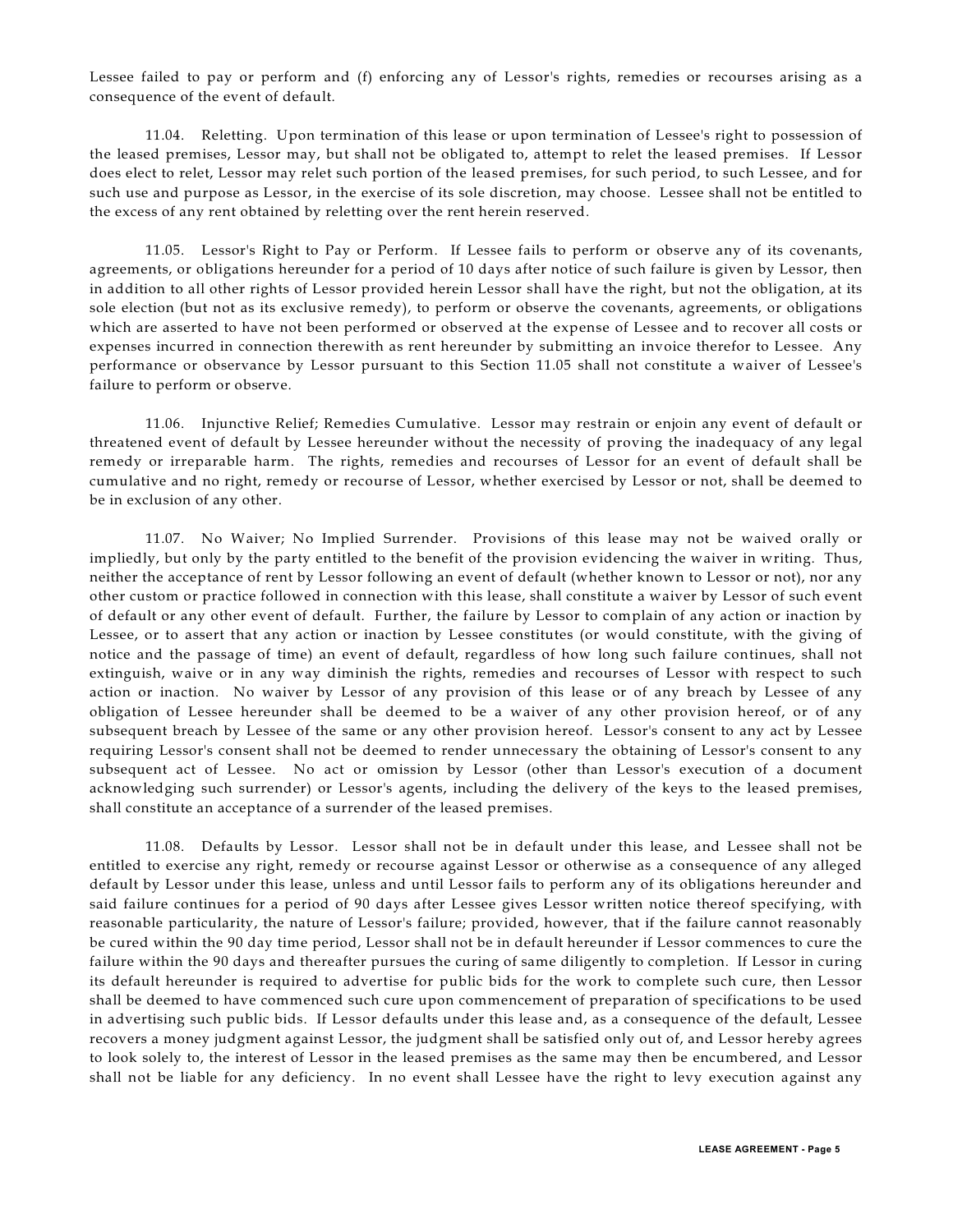property of Lessor other than its interest in the leased premises. Lessee's remedies for a default by Lessor hereunder shall be limited to claims for damages, specific performance and injunctive relief; and in no event shall Lessee be entitled to rescind or terminate this lease or Lessee's obligations hereunder as a consequence of such default by Lessor. Lessor shall not be obligated to impose taxes or any special assessments to satisfy its obligations hereunder.

### *12. ASSIGNMENT*

12.01. Assignment Without Consent Prohibited. Provided Lessee is not in default hereunder, this lease agreement may be assigned by Lessee without the express written consent of Lessor, provided that (i) the assignment does not otherwise alter the terms and provisions of this lease, and (ii) in Lessor's reasonable judgment prudently exercised, the proposed assignee (a) is financially sound, (b) will be a responsible tenant, (c) is creditworthy and (d) assumes all of Lessee's obligations hereunder.

#### *13. MISCELLANEOUS*

13.01. Parties Bound. This Lease Agreement shall be binding upon and shall be enforceable by and inure to the benefit of the parties, their respective heirs, executors, personal representatives, successors and, where permitted, assigns.

13.02. Merger. This Lease Agreement contains the sole and only agreement with respect to the subject matter hereof, and no remark, oral or written, not contained herein shall be recognized or enforced. This Agreement may not be modified or amended except by subsequent written agreement executed by all parties.

13.03. Notice. Any notice required or permitted to be delivered hereunder by one party to the other shall be in writing, and the same shall be deemed to have been delivered when actually delivered in person to the address set forth hereafter for the party to whom the notice is directed, or forty-eight (48) hours after deposit with the United States Postal Service, postage pre-paid, by registered or certified mail, addressed to the party to whom such notice is being directed at the address hereinafter specified. The date of postmark by the United States Postal Service shall be deemed to be the date of deposit. The address for the Lessor for all purposes under this Lease Agreement and for all notices hereunder shall be:

> Willacy County Navigation District 400 W. Hidalgo, Suite 400 Raymondville, Texas 78580

The address of Lessee for all purposes under this Lease Agreement and for all notices hereunder shall be:

From time to time either party may designate another address for all purposes under this Lease Agreement by delivery to the other party of written notice of such change of address in accordance with the provisions hereof.

13.04. Place of Performance. This Lease Agreement shall be construed under the laws of the State of Texas, and all obligations hereunder are regarded as performable in Willacy County, Texas.

13.05. Execution in Multiple Counterparts. This Lease Agreement is executed in multiple counterparts, each of which counterpart shall be deemed to be an original of such Lease Agreement and shall be treated as an original for all purposes.

13.06. No Third Party Beneficiaries. This Lease Agreement does not create and shall not be construed as creating any rights enforceable by any person not a party to this Lease Agreement.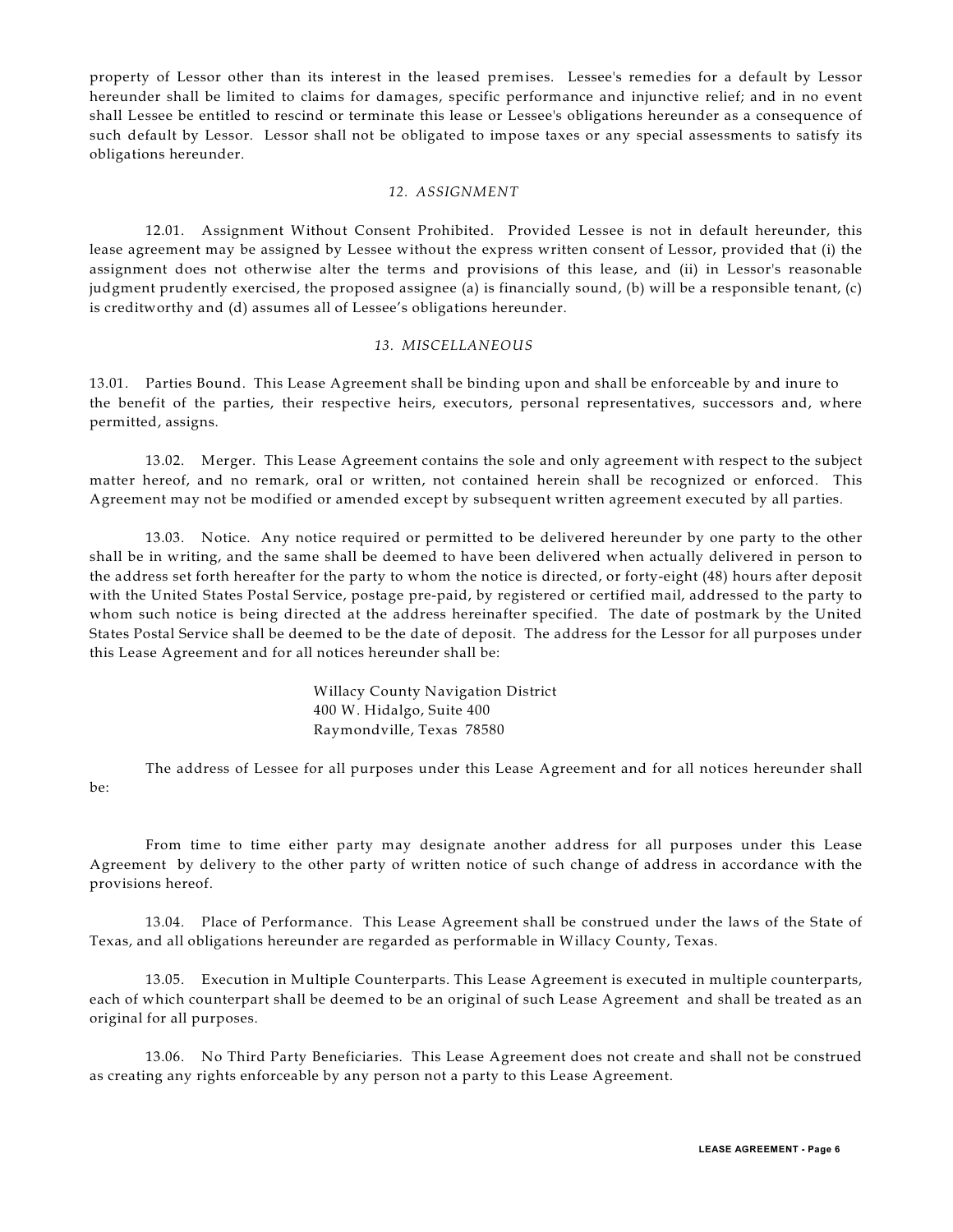13.07. Severability. If any provision of this Lease Agreement is invalid, illegal, or unenforceable, the balance of this Lease Agreement shall remain in effect at the option of the party for whose benefit such provision was made.

13.08. Incorporation by Reference. Any exhibits to this Lease Agreement whether attached or referred to, are integral parts of this Lease Agreement and are incorporated herein for all purposes.

13.09 Independent Obligations; No Offset. The obligations of Lessee to pay rent and to perform the other undertakings of Lessee hereunder constitute independent unconditional obligations to be performed at the times specified hereunder, regardless of any breach of default by Lessor hereunder. Lessee shall have no right, and Lessee hereby waives and relinquishes all rights which Lessee might otherwise have, to claim any nature of lien against the leased premises or to withhold, deduct from or offset against any rent or other sums to be paid to Lessor by Lessee.

13.10. Time of Essence. Time is of the essence with respect to each date or time specified in this lease by which an event is to occur.

13.11. Signs. Lessee shall not install any signs, placards or other advertising or identifying marks upon the leased premises or upon the exterior of any improvements to or constituting a part of the leased premises without the prior written consent of Lessor. Lessee agrees to remove promptly and to the satisfaction of Lessor (at Lessee's sole cost and expense) upon the expiration or earlier termination of the term any and all such signs, placards or other advertising or identifying marks.

13.12. Relation of the Parties. It is the intention of the parties to create hereby the relationship of Lessor and Lessee, and no other relation is hereby created. Nothing in this lease shall be construed to make the parties partners or joint venturers or to render either party liable for any obligation of the other.

13.13. Construction. Unless the context of this lease clearly requires otherwise, (a) pronouns, wherever used herein, and of whatever gender, shall include natural persons and corporations and associations of every kind and character; (b) the singular shall include the plural wherever and as often as may be appropriate; (c) the term "includes" or "including" shall mean "including with limitation"; (d) the word "or" has the inclusive meaning represented by the phrase "and/or"; and (e) the words "hereof" or "herein" refer to this entire lease and not merely the section or article number in which such words appear. Article and section headings in this lease are for convenience of reference and shall not affect the construction or interpretation of this lease. Any reference to a particular "article" or "section" shall be construed as referring to the indicated article or section of this lease.

13.14. Attorneys' Fees. If either party initiates any litigation against the other relating to this lease, then the prevailing party shall be entitled to recover, in addition to all damages allowed by law and other relief, all court costs and reasonable attorneys' fees incurred in connection with such litigation.

13.15. Recording. Neither this lease (including any exhibit hereto) nor any memorandum hereof shall be recorded without the prior written consent of Lessor.

13.16. Force Majeure. Lessee shall be entitled to rely upon Force Majeure as an excuse for timely performance hereunder only as expressly provided herein and shall not be entitled to rely upon Force Majeure as an excuse for timely performance unless Lessee (a) uses its best efforts to overcome the effects of the event of Force Majeure, (b) gives written notice to Lessor within 5 days after the occurrence of the event describing with reasonable particularity the nature thereof, (c) commences performance of its obligation hereunder immediately upon the cessation of the event and (d) gives written notice to Lessor within 5 days after the cessation of the event advising Lessor of the date upon which the event ceased to constitute an event of Force Majeure.